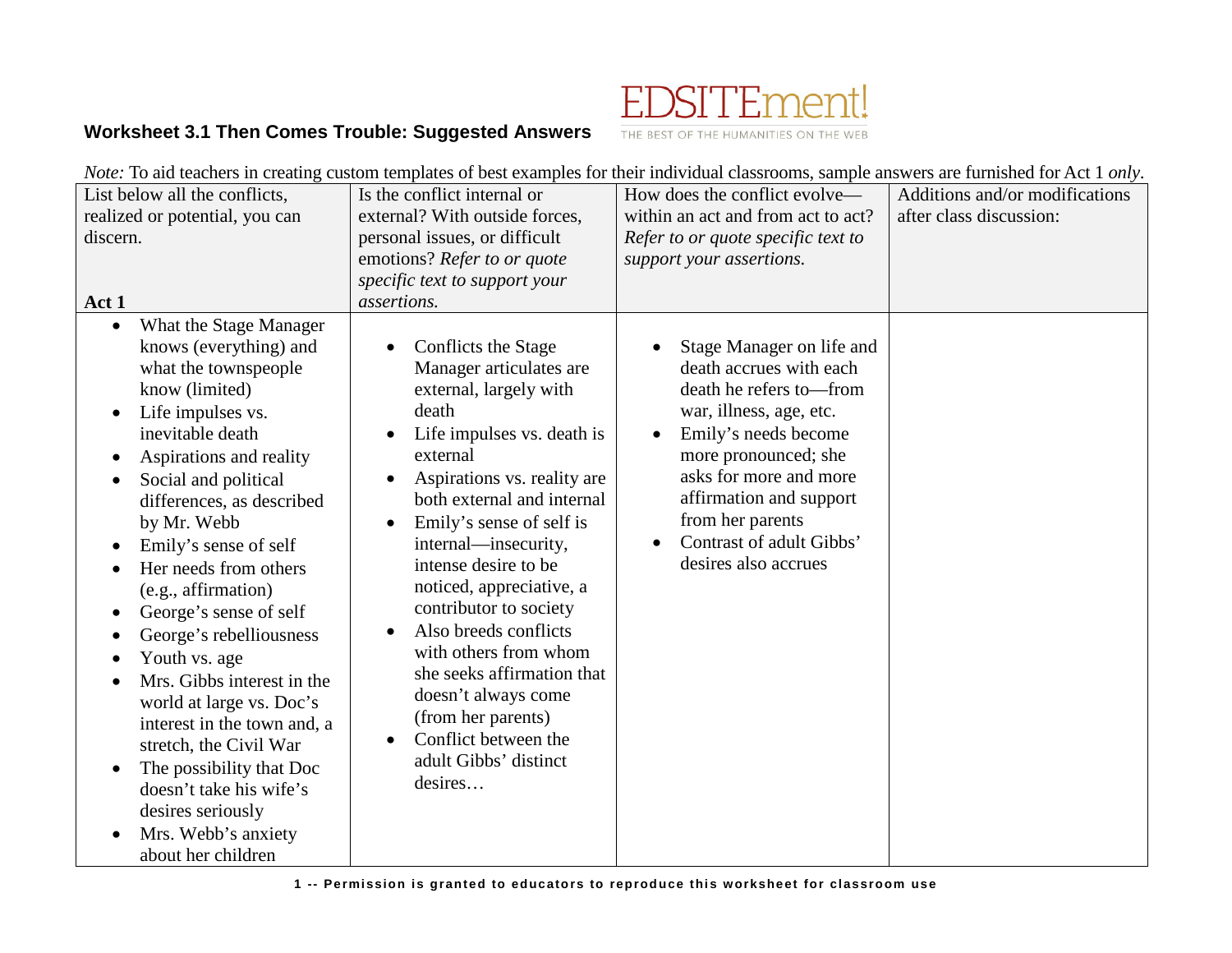| after class discussion:<br>realized or potential, you can<br>external? With outside forces,<br>within an act and from act to act?<br>personal issues, or difficult<br>discern.<br>Refer to or quote specific text to<br>emotions? Refer to or quote<br>support your assertions.<br>specific text to support your<br>assertions.<br>Act 2 | List below all the conflicts, | Is the conflict internal or | How does the conflict evolve- | Additions and/or modifications |
|------------------------------------------------------------------------------------------------------------------------------------------------------------------------------------------------------------------------------------------------------------------------------------------------------------------------------------------|-------------------------------|-----------------------------|-------------------------------|--------------------------------|
|                                                                                                                                                                                                                                                                                                                                          |                               |                             |                               |                                |
|                                                                                                                                                                                                                                                                                                                                          |                               |                             |                               |                                |
|                                                                                                                                                                                                                                                                                                                                          |                               |                             |                               |                                |
|                                                                                                                                                                                                                                                                                                                                          |                               |                             |                               |                                |
|                                                                                                                                                                                                                                                                                                                                          |                               |                             |                               |                                |
|                                                                                                                                                                                                                                                                                                                                          |                               |                             |                               |                                |
|                                                                                                                                                                                                                                                                                                                                          |                               |                             |                               |                                |
|                                                                                                                                                                                                                                                                                                                                          |                               |                             |                               |                                |
|                                                                                                                                                                                                                                                                                                                                          |                               |                             |                               |                                |
|                                                                                                                                                                                                                                                                                                                                          |                               |                             |                               |                                |
|                                                                                                                                                                                                                                                                                                                                          |                               |                             |                               |                                |
|                                                                                                                                                                                                                                                                                                                                          |                               |                             |                               |                                |
|                                                                                                                                                                                                                                                                                                                                          |                               |                             |                               |                                |
|                                                                                                                                                                                                                                                                                                                                          |                               |                             |                               |                                |
|                                                                                                                                                                                                                                                                                                                                          |                               |                             |                               |                                |
|                                                                                                                                                                                                                                                                                                                                          |                               |                             |                               |                                |
|                                                                                                                                                                                                                                                                                                                                          |                               |                             |                               |                                |
|                                                                                                                                                                                                                                                                                                                                          |                               |                             |                               |                                |
|                                                                                                                                                                                                                                                                                                                                          |                               |                             |                               |                                |
|                                                                                                                                                                                                                                                                                                                                          |                               |                             |                               |                                |
|                                                                                                                                                                                                                                                                                                                                          |                               |                             |                               |                                |
|                                                                                                                                                                                                                                                                                                                                          |                               |                             |                               |                                |
|                                                                                                                                                                                                                                                                                                                                          |                               |                             |                               |                                |
|                                                                                                                                                                                                                                                                                                                                          |                               |                             |                               |                                |
|                                                                                                                                                                                                                                                                                                                                          |                               |                             |                               |                                |
|                                                                                                                                                                                                                                                                                                                                          |                               |                             |                               |                                |
|                                                                                                                                                                                                                                                                                                                                          |                               |                             |                               |                                |
|                                                                                                                                                                                                                                                                                                                                          |                               |                             |                               |                                |
|                                                                                                                                                                                                                                                                                                                                          |                               |                             |                               |                                |
|                                                                                                                                                                                                                                                                                                                                          |                               |                             |                               |                                |
|                                                                                                                                                                                                                                                                                                                                          |                               |                             |                               |                                |
|                                                                                                                                                                                                                                                                                                                                          |                               |                             |                               |                                |
|                                                                                                                                                                                                                                                                                                                                          |                               |                             |                               |                                |
|                                                                                                                                                                                                                                                                                                                                          |                               |                             |                               |                                |